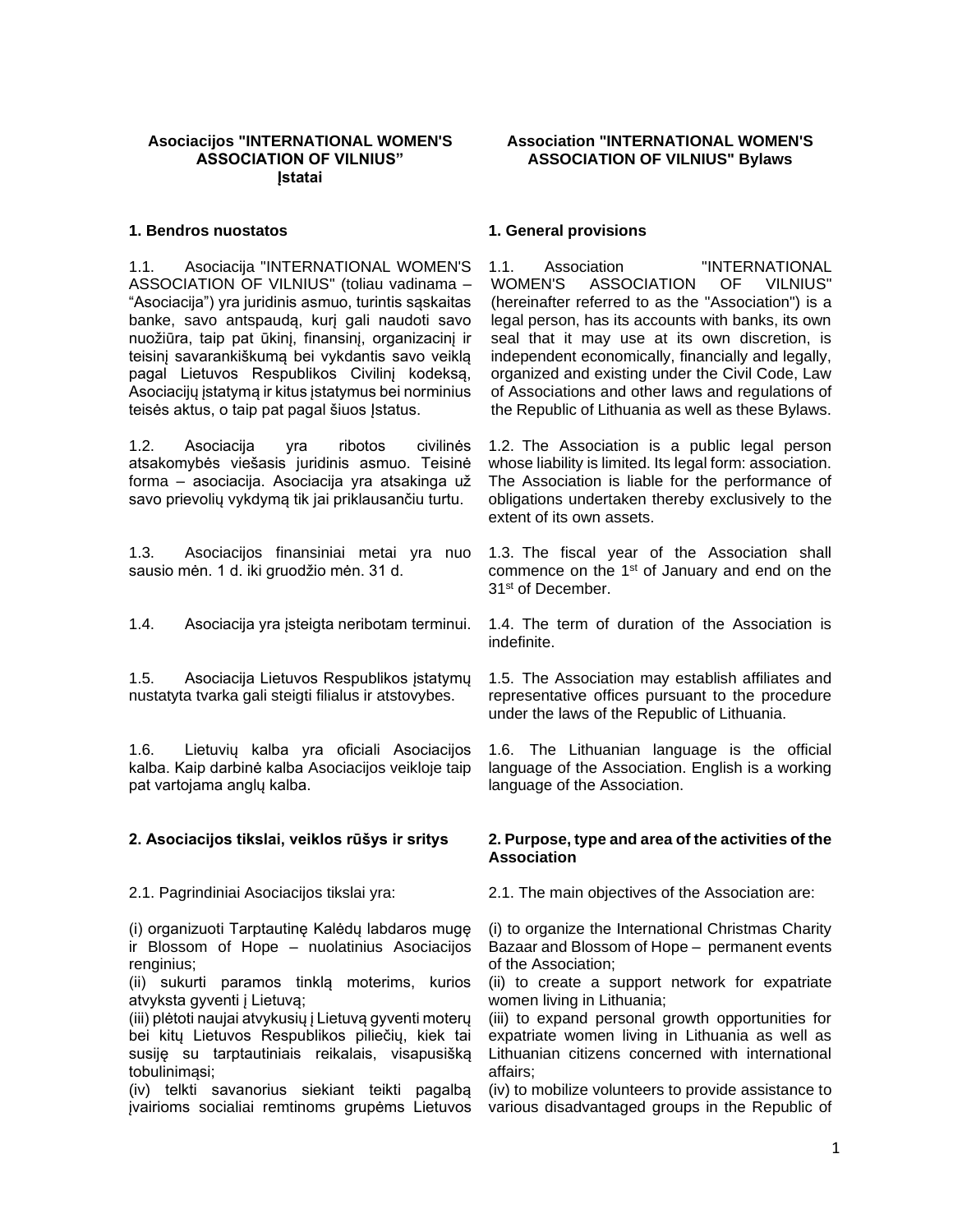Respublikoje, siūlyti labdaringą veiklą bei paramą šioms grupėms.

2.2. Asociacija vykdo veiklą atsižvelgdama į ribojimus, kurie yra nustatomi Asociacijų įstatyme. Siekdama įgyvendinti aukščiau nurodytus tikslus Asociacija vykdo šią veiklą:

## Leidyba;

Raštinės reikmenų, knygų, žurnalų ir laikraščių didmeninė prekyba; Knygų ir laikraščių mažmeninė prekyba; Socialinių ir humanitarinių mokslų tiriamieji ir taikomieji darbai; Reklama; Suaugusiųjų ir kitas švietimas; Jaunimo organizacijų veikla; Kita pramoginė veikla; Kita poilsio organizavimo veikla.

2.3. Asociacija, siekdama šiuose Įstatuose nurodytų tikslų, turi teisę gauti paramą Lietuvos Respublikos įstatymų nustatyta tvarka.

## **3. Asociacijos nariai. Narių teisės ir pareigos**

3.1. Asociacijos nariais gali būti 18 metų amžiaus sulaukę veiksnūs fiziniai asmenys.

- 3.2. Asociacijos narys turi tokias teises:
	- (i) dalyvauti ir balsuoti Asociacijos Visuotiniame narių susirinkime;
	- (ii) naudotis Asociacijos teikiamomis paslaugomis ir resursais;
	- (iii) susipažinti su Asociacijos dokumentais ir gauti visą Asociacijos turimą informaciją apie jos veiklą;
	- (iv) bet kada išstoti iš Asociacijos; tokiu atveju stojamieji nario įnašai ir nario mokesčiai ar kitaip Asociacijai nuosavybėn perduotos lėšos ir turtas negrąžinami;
	- (v) būti išrinktas į Asociacijos valdymo organus šių Įstatų nustatyta tvarka;

Lithuania, to offer charitable work and contributions to these groups.

2.2. The Association shall carry on its activities subject to the restrictions under the Law of Associations. Aiming to achieve the above objectives the Association is engaged in the following activities:

Publishing; Wholesale of stationery, books, magazines and newspapers; Retail sale of books and newspapers; Research and experimental development on social sciences and humanities; Advertising; Adult and other education; Activities of youth organizations; Other entertainment activities; Other recreational activities.

2.3. In accomplishing its objectives, the Association may receive support pursuant to the procedure under the laws of the Republic of Lithuania.

## **3. Members of the Association. Rights and duties of the Members**

3.1. Any and all capable natural persons of 18 years of age may be members of the Association.

3.2. The members of the Association shall have the following rights:

- (i) To be present and vote at a General Meeting of the Members of the Association;
- (ii) To make use of the services and resources provided by the Association;
- (iii) To familiarize himself/herself with any and all documents of the Association and to obtain any and all information about the activities of the Association that the Association has in its possession;
- (iv) To withdraw from the Association at any time, in which case any and all admission contributions and membership dues or any and all other funds and property otherwise transferred to the ownership of the Association shall be forfeited thereby;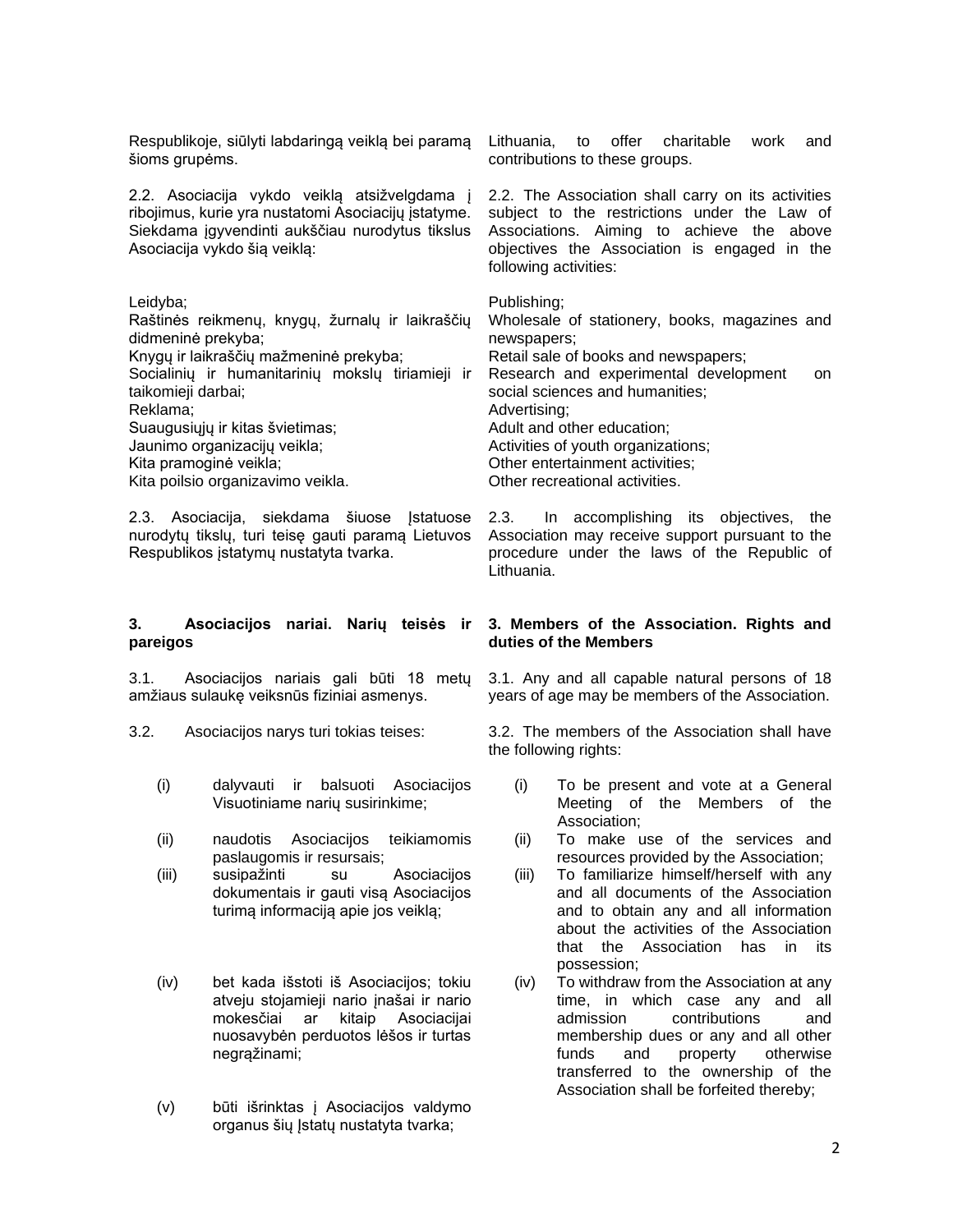- (vi) kitas teisės aktuose ir šiuose Įstatuose nustatytas teises.
- 3.3. Asociacijos narių pareigos:
	- (i) privalo laikytis Asociacijos įstatų;
	- (ii) vykdyti Visuotinio narių susirinkimo bei Vykdomojo komiteto priimtus sprendimus;
	- (iii) dalyvauti Visuotiniame narių susirinkime;
	- (iv) laiku mokėti nario mokestį;
	- (v) kitas teisės aktų nustatytas pareigas.

3.4. Kiekvienas Asociacijos narys turi teisę susipažinti su Asociacijos narių sąrašu. Asociacija ar jos nariai neturi teisės paviešinti Asociacijos narių sąrašo tretiesiems asmenims, išskyrus atvejus, kai to reikalaujama pagal taikytinus įstatymus. Ši nuostata neriboja konkretaus Asociacijos nario teisės teikti informaciją apie narystę Asociacijoje.

## **4. Narių mokesčiai. Naujų narių priėmimo, išstojimo ir pašalinimo tvarka ir sąlygos**

4.1. Asociacijos metinio nario mokesčio dydį nustato Visuotinis narių susirinkimas, priimdamas atitinkamą sprendimą.

4.2. Asmuo, siekiantis tapti Asociacijos nariu, privalo pateikti Vykdomojo komiteto pirmininkui Asociacijos nustatytos formos paraišką. Sprendimą dėl naujo Asociacijos nario priėmimo priima Vykdomasis komitetas šiuose įstatuose nustatyta tvarka. Asmens, pateikusio paraišką tapti Asociacijos nariu, prašymas turi būti išnagrinėtas ne vėliau kaip per 1 mėnesį nuo paraiškos perdavimo Vykdomojo komiteto pirmininkui dienos.

4.3. Narių, turinčių tą pačią pilietybę, skaičius Asociacijoje negali sudaryti daugiau nei 25 % visų Asociacijos narių skaičiaus. Jeigu paraišką

- (v) To be elected to any governing body of the Association pursuant to the procedure under these Bylaws;
- (vi) Any other rights under the laws and regulations as well as these Bylaws.

3.3. Obligations of the members of the Association:

- (i) To act in compliance with the Bylaws of the Association;
- (ii) To implement decisions made by a General Meeting of the Members of the Association and by the Executive Committee of the Association;
- (iii) To attend a General Meeting of the Members;
- (iv) Pay membership dues in a timely manner;
- (v) Other obligations provided by laws.

3.4. Each member of the Association shall have a right to get access to the list of the members of the Association. Neither the Association nor its members may disclose the list of the members of the Association to outside parties, with the exception of cases under law. This provision shall not restrict a specific member's right to disclose information about his/her membership in the Association.

## **4. Membership dues. Terms of and procedure for admission of new members, withdrawal and expulsion**

4.1. A General Meeting of Members shall, by making a relevant decision, set the sum of the annual membership due.

4.2. A person seeking to become a member of the Association must submit an application of prescribed format to the Chairman of the Executive Committee of the Association. A decision regarding the admission of the new member into the Association shall be made by the Executive Committee of the Association pursuant to the procedure under these Bylaws. The application of the person seeking to become a member of the Association should be decided not later that within 1 month after the application was handed to the Chairman of the Executive Committee of the Association.

4.3. The number of the members with the same citizenship in the Association shall not exceed 25 % of the total number of the members of the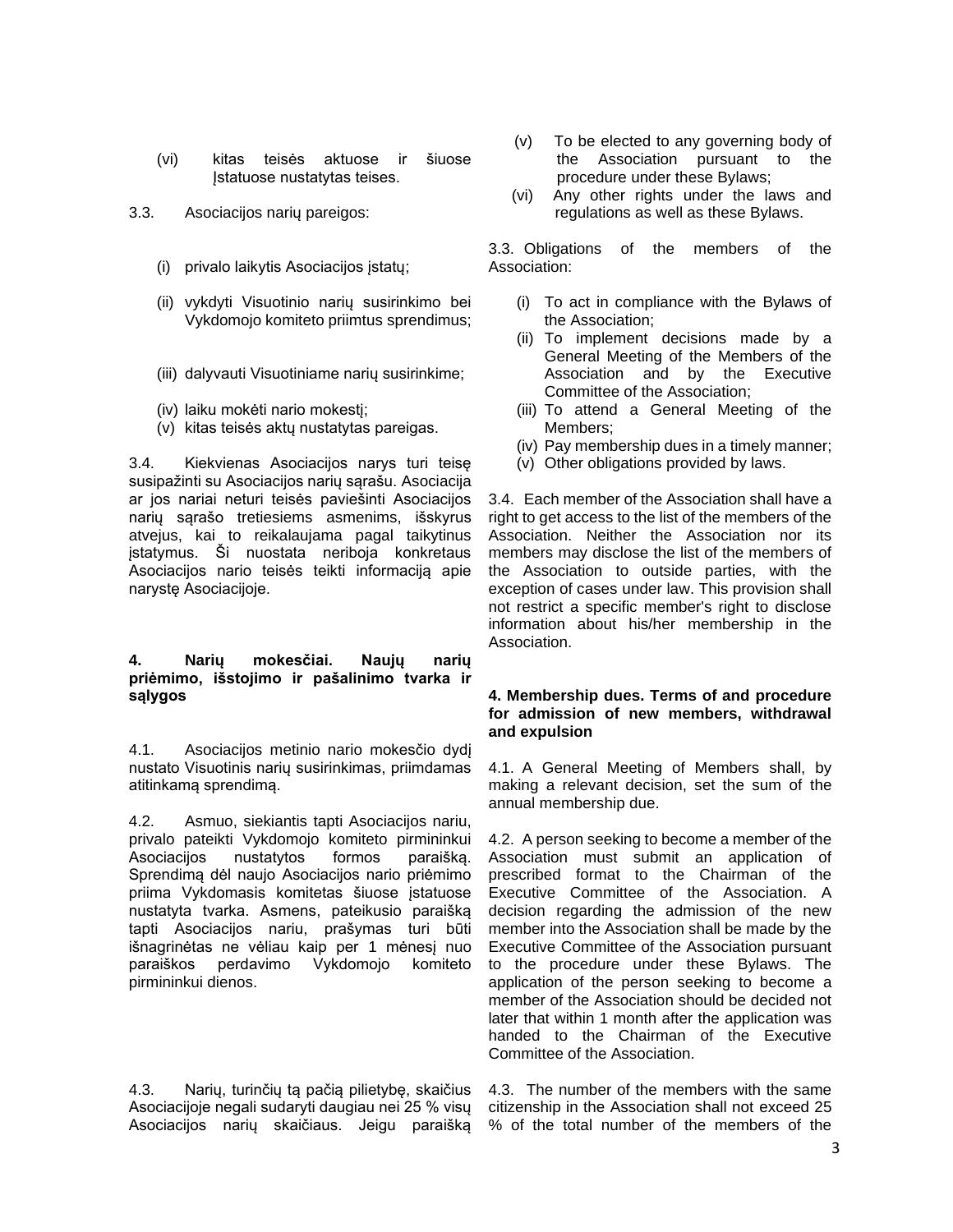pateikusį asmenį priėmus į Asociacijos narius jo pilietybės narių skaičius Asociacijoje taptų didesnis nei 25 %, paraišką pateikęs asmuo jo pasirinkimu gali būti įtrauktas į laukiančiųjų sąrašą. Jeigu asmuo, norintis tapti Asociacijos nariu, turi dvigubą pilietybę, jis gali pasirinkti kurios pilietybės pagrindu jis teiks paraišką dėl narystės Asociacijoje.

4.4. Vykdomajam komitetui pritarus prašymui dėl narystės Asociacijoje, nario mokestis sumokamas ne vėliau kaip per 30 dienų. Tolesniais metais Asociacijos nario kasmetinis mokestis sumokamas ne vėliau kaip iki mėnesio, kurį asmuo tapo Asociacijos nariu, pabaigos.

4.5. Asociacijos narys, iš anksto raštu, tačiau bet kokiu atveju ne vėliau nei prieš 5 (penkias) darbo dienas, informavęs Vykdomąjį komitetą gali pasinaudoti šių Įstatų 3.2. straipsnio (iv) punkte jam suteikta teise ir išstoti iš Asociacijos.

4.6. Asociacijos narys gali būti pašalintas iš Asociacijos motyvuotu Vykdomojo komiteto sprendimu, jei:

- (i) daugiau kaip 90 dienų vėluoja sumokėti Visuotinio narių susirinkimo nustatytus narystės mokesčius;
- (ii) pažeidžia šiuos Įstatus ar teisės aktus, reglamentuojančius Asociacijos bei jos narių statusą ir veiklą.

# **5. Asociacijos organai**

5.1. Asociacijos organai yra Visuotinis narių susirinkimas ir kolegialus valdymo organas - Vykdomasis komitetas. Asociacija įgyja savo civilines teises, prisiima civilines pareigas ir jas įgyvendina per Asociacijos valdymo organus.

5.2. Visuotinis narių susirinkimas yra aukščiausias Asociacijos organas.

## **6. Visuotinis narių susirinkimas**

6.1. Tik Visuotinis narių susirinkimas turi the exclusive power to: išimtinę teisę:

Association. If the percentage of given citizenship exceeds 25 % at the time of application, the applicant can choose to be added to a waiting list. In the case of applicants with dual citizenship, the applicant can decide which citizenship to apply under.

4.4. Upon approval of the request for the membership of the Association by the Executive Committee the membership due shall be paid not later than within 30 days. The subsequent years annual membership due shall be paid not later than by the end of the month when the person became the member of the Association.

4.5. A member of the Association may, upon at least 5 (five) business days' notice given in writing to the Executive Committee pursuant to the procedure under Clause 3.2 paragraph (iv) of these Bylaws, withdraw from the Association.

4.6. A member of the Association may be expelled from the Association by a decision of the Executive Committee, if the member:

- (i) defaults for more than 90 days on the payment of the membership dues set by the General Meeting of Members;
- (ii) acts in breach of these Bylaws or legal regulations governing the status and activities of the Association and its members.

## **5. Bodies of the Association**

5.1. The General Meeting of Members and the collegial management body - the Executive Committee shall be the governing bodies of the Association. The Association shall acquire its civil rights, assume civil duties and carry them out or exercise through the governing bodies of the Association.

5.2. The General Meeting of Members shall be the supreme governing body of the Association.

### **6. General Meeting of Members**

6.1. The General Meeting of Members shall have

(i) amend the Bylaws of the Association;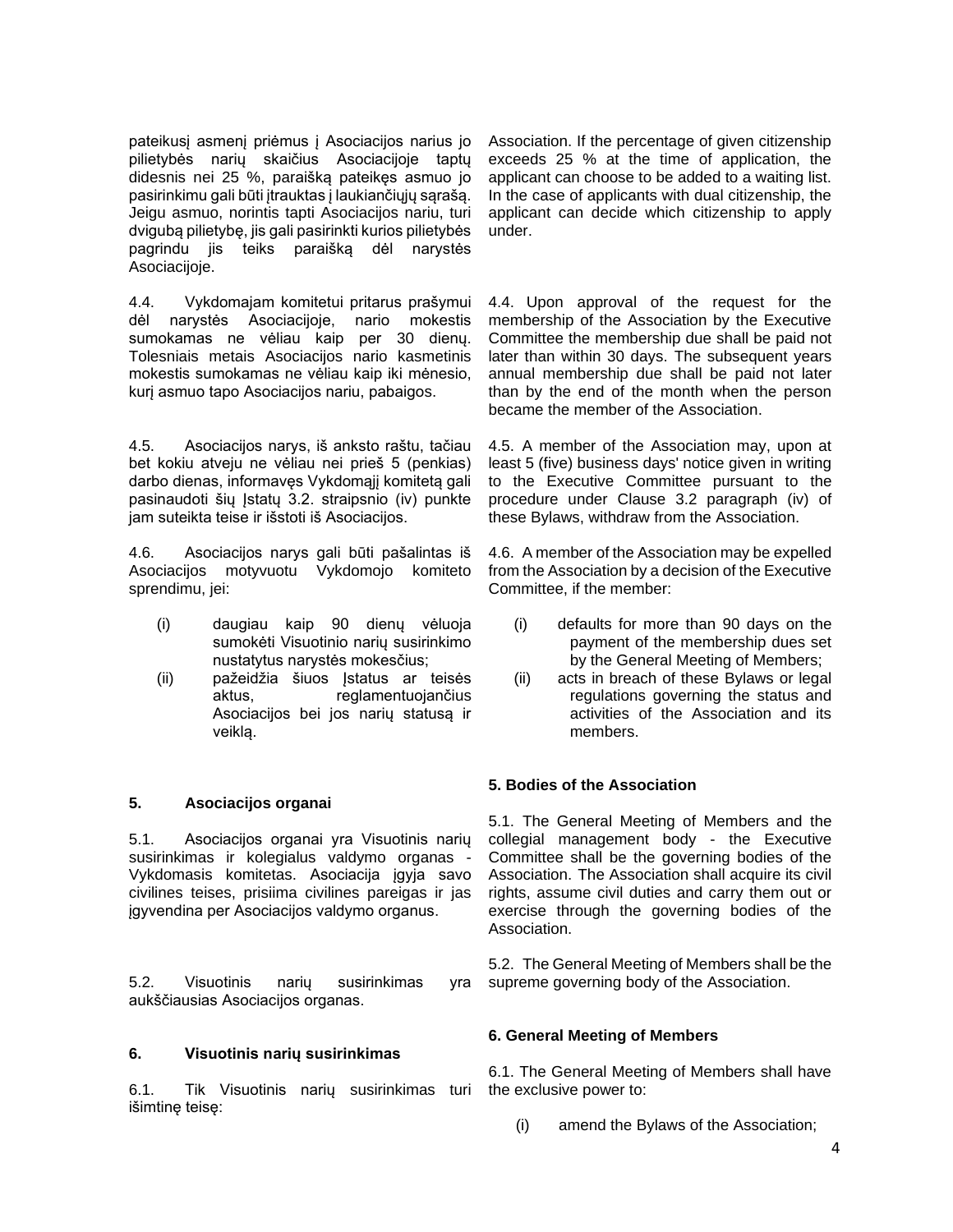- (i) keisti Asociacijos įstatus;
- (ii) išrinkti ir atšaukti Asociacijos Vykdomojo komiteto narius;
- (iii) nustatyti Asociacijos narių stojamųjų įnašų dydį ir narių mokesčių dydį bei jų mokėjimo tvarką;
- (iv) tvirtinti Asociacijos metinę finansinę atskaitomybę;
- (v) svarstyti ir tvirtinti praėjusių metų Vykdomojo komiteto pateiktą Asociacijos veiklos ataskaitą;
- (vi) išrinkti revizorių;
- (vii) priimti sprendimą dėl Asociacijos pertvarkymo ar pabaigos (reorganizavimo ar likvidavimo);
- (viii) priimti sprendimą dėl kitų juridinių asmenų steigimo ar dėl tapimo kitų juridinių asmenų dalyviu;
- (ix) priimti kitus sprendimus, kurie pagal šiuos Istatus ar taikytinus įstatymus yra priskirti Visuotinio narių susirinkimo kompetencijai.

6.2. Eilinis visuotinis narių susirinkimas šaukiamas Vykdomojo komiteto sprendimu kartą per metus, ne vėliau kaip per 4 mėnesius po einamųjų finansinių metų pabaigos. Apie šaukiamus visuotinius narių susirinkimus Asociacijos nariai informuojami elektroniniu paštu ar viešu skelbimu, kaip kai numato šių įstatų 10 dalis, ne vėliau kaip prieš 21 (dvidešimt vieną) dieną iki numatomo Visuotinio narių susirinkimo. Visiems nariams raštu sutikus, Visuotinis narių susirinkimas gali būti šaukiamas nesilaikant aukščiau minėtos tvarkos.

6.3. Pranešime apie šaukiamą Visuotinį narių susirinkimą privaloma nurodyti Visuotinio narių susirinkimo datą, laiką ir vietą, taip pat numatomus svarstyti klausimus (susirinkimo darbotvarkę). Bet kuris narys, norintis įtraukti savo klausimą į susirinkimo darbotvarkę, turi teisę pateikti Vykdomojo komiteto pirmininkui siūlymą ne vėliau kaip prieš 14 (keturiolika) dienų iki susirinkimo dienos.

6.4. Neeilinis Visuotinis narių susirinkimas turi būti sušauktas šių Įstatų nustatyta tvarka, jei:

(i) jei to raštiškai prašo iniciatyvinė grupė, sudaryta iš ne mažiau kaip 1/5 Asociacijos narių;

- (ii) elect and remove members of the Executive Committee of the Association;
- (iii) set the size of the admission contributions and membership dues of the members of the Association as well as the procedure for payment thereof;
- (iv) approve annual financial accounts of the Association;
- (v) consider and approve the Association's Annual Report presented by the Executive Committee for the last year;
- (vi) elect revisor;
- (vii) make a decision on the reorganization or dissolution (or liquidation);
- (viii) make a decision on the establishment of other legal persons or on becoming a participant/a member in other legal persons;
- (ix) make other decisions on matters assigned to the scope of authority of the General Meeting of Members under these Bylaws or applicable laws.

6.2. The decisions on convocation of the annual General Meeting of Members shall be taken by the decision of the Executive Committee once a year not later than within 4 (four) months after the close of the financial year. Of the convening of a General Meeting of Members, the members of the Association shall be notified by e-mail or by a public notice as specified in Clause 10 of these Bylaws no later than 21 (twenty one) days prior to the date of the planned General Meeting of Members. Subject to a relevant consent to be given by all the members in writing, the General Meeting of Members may be convened in breach of the above procedure.

6.3. The notices of the convening of the General Meeting of Members shall state the date, hour and place of the General Meeting of Members as well as the business to be transacted (the agenda). A member who wants to have his/her business included into the agenda may, no later than 14 (fourteen) days prior to the date of the meeting, submit a relevant proposal to the Chairman of the Executive Committee.

6.4. A special General Meeting of Members shall be convened hereunder in case:

(i) a written request of the initiative group comprised of least 1/5 of the members of the Association;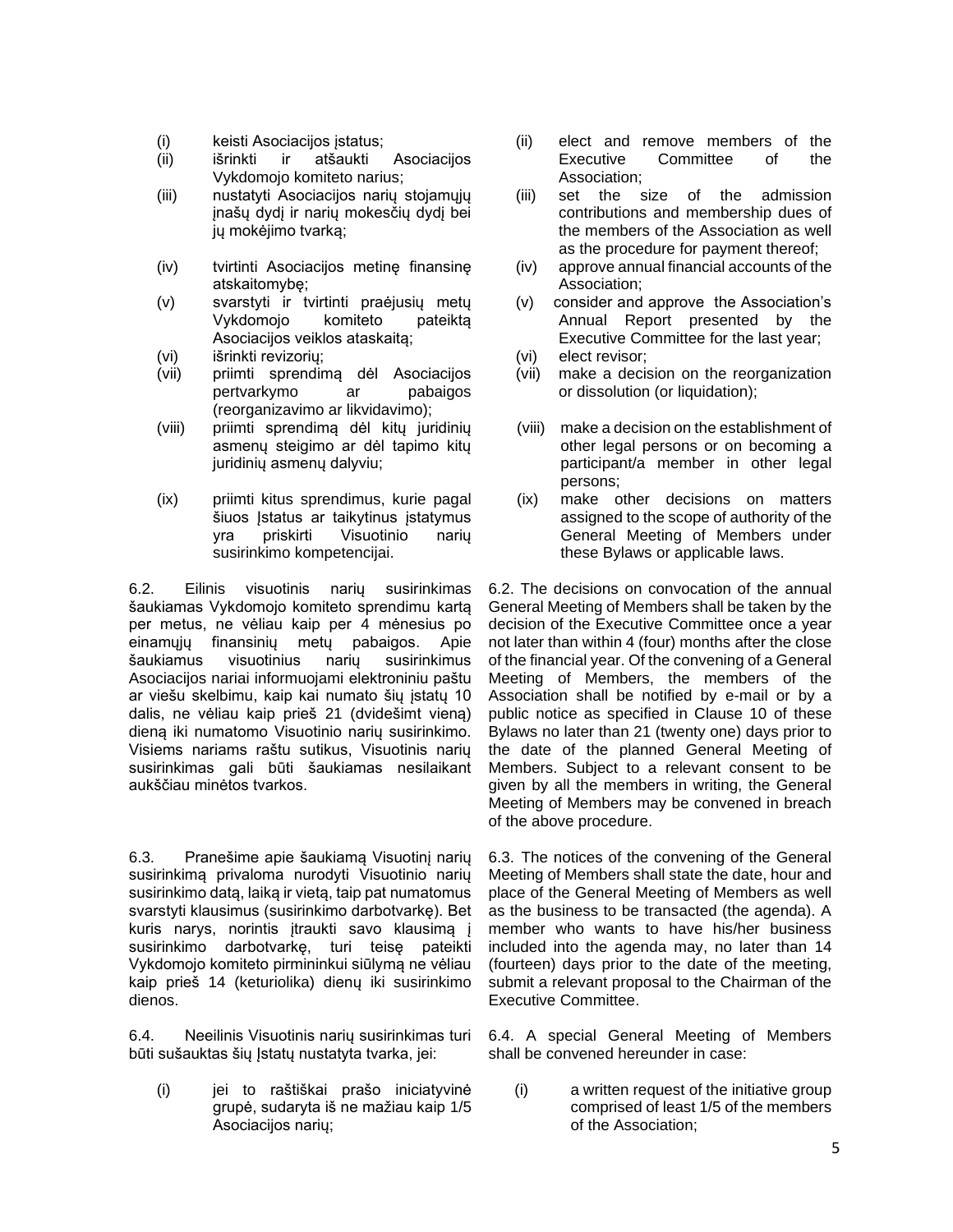- (ii) dėl to priimamas Vykdomojo komiteto sprendimas;
- (iii) jeigu pasikeičia Vykdomojo komiteto narių skaičius ir dėl to jame lieka mažiau nei 3 (trys) balsuojantys nariai;
- (iv) kitais įstatymų nustatytais atvejais.

6.5. Visuotiniame narių susirinkime sprendžiamojo balso teisę turi visi Asociacijos nariai. Vienas narys Visuotiniame narių susirinkime turi vieną balsą.

6.6. Visuotinis narių susirinkimas gali priimti sprendimus, kai jame dalyvauja daugiau kaip ¼ Asociacijos narių. Jei nėra kvorumo, šaukiamas pakartotinis Visuotinis narių susirinkimas, kuris turi įvykti ne anksčiau kaip po 5 (penkių) dienų, bet ne vėliau kaip po 31 (trisdešimt vienos) dienos nuo neįvykusio Visuotinio narių susirinkimo. Pranešimas apie pakartotinį Visuotinį narių susirinkimą yra pateikiamas laikantis šiuose Įstatuose nustatytos tvarkos, informuojant narius ne vėliau kaip prieš 5 (penkias) dienas. Pakartotiniame Visuotiniame narių susirinkime galioja neįvykusio Visuotinio narių susirinkimo darbotvarkė. Pakartotinis Visuotinis narių susirinkimas gali priimti sprendimus tik neįvykusio Visuotinio narių susirinkimo darbotvarkėje nurodytais klausimais. Pakartotiniam Visuotiniam narių susirinkimui netaikomas kvorumo reikalavimas.

6.7. Visuotinio narių susirinkimo sprendimas yra laikomas priimtu, kai už jį balsuoja ne mažiau kaip 2/3 susirinkime dalyvaujančių ir balsavimo teisę turinčių Asociacijos narių (asmenys, balsuodami susilaikę, neskaičiuojami, tai yra jie laikomi balsavimo metu nedalyvavusiais asmenimis). Laikoma, kad nariai, kurie balsavo iš anksto raštu, yra dalyvavę Visuotiniame narių susirinkime ir jų balsai yra įtraukiami į susirinkimo kvorumą bei į balsavimo rezultatus.

6.8. Asociacijos Visuotinis narių susirinkimas gali būti šaukiamas teismo sprendimu įstatymų nustatyta tvarka.

# **7. Vykdomasis komitetas**

7.1. Vykdomasis komitetas yra kolegialus Asociacijos valdymo organas. Vykdomąjį komitetą sudaro ne mažiau nei 3 (trys) nariai ir ne daugiau

- (ii) a relevant decision is made by the Executive Committee;
- (iii) there is a change in the number of the members of the Executive Committee and therefore less than 3 (three) voting members remain in the Committee;
- (iv) in other cases provided by law.

6.5. Each and every member of the Association shall have a deciding vote at the General Meeting of Members. Each and every member of the Association shall be entitled to one vote at the General Meeting of Members.

6.6. A General Meeting of Members may take decisions provided more than ¼ of the members of the Association are present at the Meeting. If the Meeting is not quorum, the repeated Meeting shall be convened not earlier than after 5 (five) days but not later than after 31 (thirty one) days as of the originally convened Meeting. A notice of the repeated Meeting shall be given to the members of the Association pursuant to the procedure under these Bylaws, at least 5 (five) days in advance. The repeated General Meeting of Members shall be conducted in accordance with the agenda of the original meeting. The repeated General Meeting of Members may take decisions exclusively on items included into the agenda of the original meeting. The quorum requirement shall not apply to the repeat General Meeting of Members.

6.7. A decision of a General Meeting of Members is taken in cases where at least 2/3 of those present at the Meeting and entitled to act vote in favor of the decision (abstainees shall not be included into the count, i.e. they shall be deemed not present during the voting. The Members who took a written vote in advance shall be considered as being present at the General Meeting of Members and their votes shall be included in the quorum of the meeting and the results of voting.

6.8. General Meeting of Members may be convened by a relevant ruling of court pursuant to the procedures under law.

# **7. Executive Committee**

7.1. The Executive Committee shall be a joint governing body of the Association. The Executive Committee shall consist of not less than 3 (three)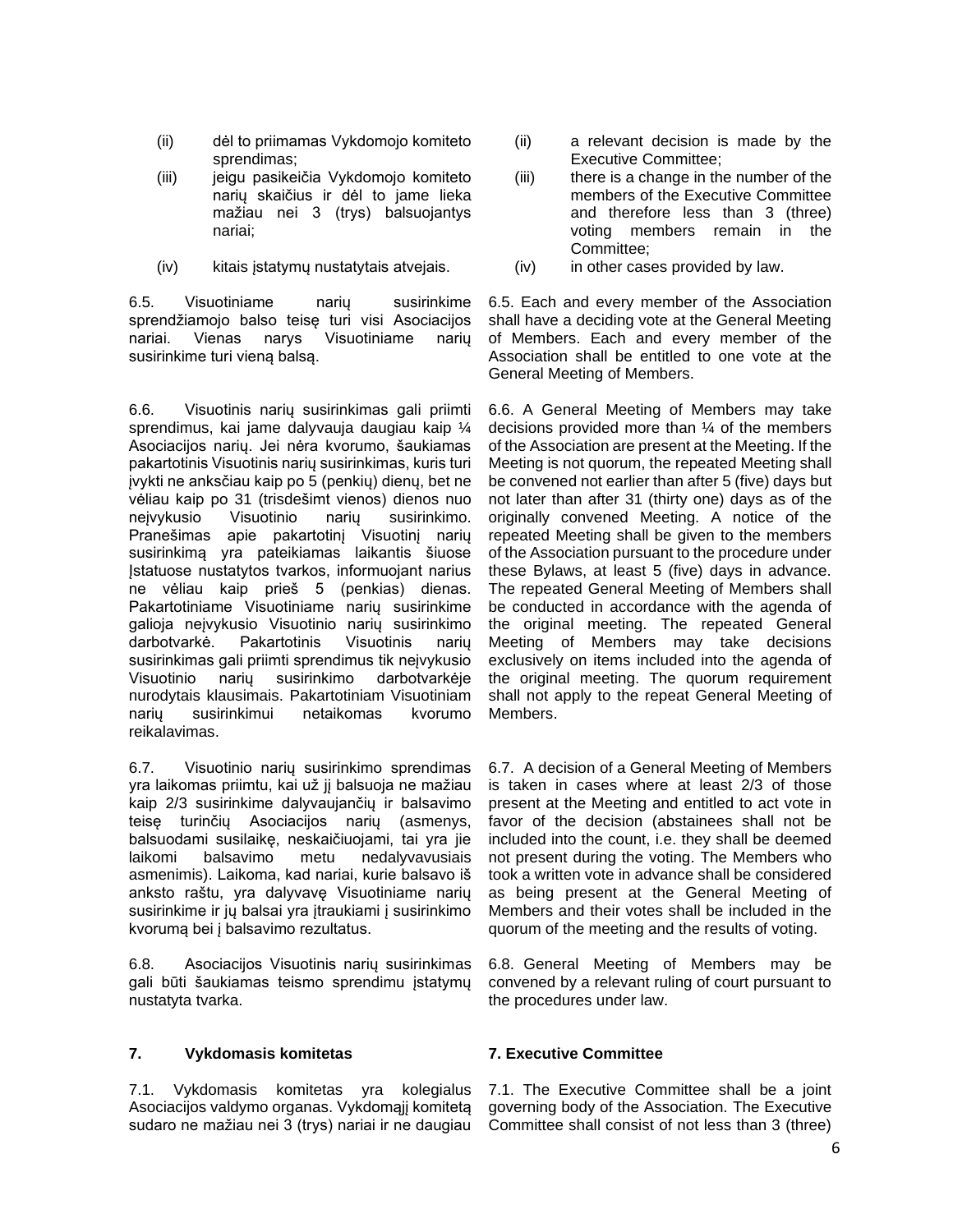nei 7 (septyni) balsuojantys nariai, renkami Visuotinio narių susirinkimo 1 (vienerių) metų laikotarpiui.

7.2. Vykdomąjį komitetą gali būti išrinktas bet kuris narys, kuris Asociacijos nariu yra ne trumpiau nei 6 (šešis) mėnesius. Vykdomasis komitetas gali konkrečioms užduotims ir pareigoms paskirti Asociacijos narius, kurie yra Asociacijos nariais trumpiau nei 6 (šešis) mėnesius, ex-officio nariais. Ex-officio statusas suteikia teisę nariui dalyvauti Vykdomojo komiteto posėdžiuose kaip nebalsuojančiam nariui iki kito metinio Visuotinio narių susirinkimo.

7.3. Vykdomojo komiteto nario kadencijų skaičius neribojamas. Visuotinis narių susirinkimas gali atšaukti visą Vykdomąjį komitetą ar atskirus jos narius nesibaigus Vykdomojo komiteto kadencijai.

7.4. Jeigu Vykdomojo komiteto narių skaičius pasikeičia ir jame lieka mažiau *nei* 3 (trys) balsuojantys nariai, turi būti sušauktas neeilinis Visuotinis narių susirinkimas, kuriame turėtų būti renkamas naujas narys.

7.5. Per 4 (keturias) savaites nuo Visuotinio narių susirinkimo Vykdomasis komitetas privalo susitikti, kad galėtų paskirti bent Vykdomojo komiteto pirmininką, iždininką ir narystės koordinatorių. Pirmininkas turi būti balsuojantis Vykdomojo komiteto narys, iždininkas ir narystės koordinatorius gali būti balsuojantis Vykdomojo komiteto narys arba nebalsuojantis ex-officio narys.

7.6. Vykdomojo komiteto posėdžiai yra rengiami ne rečiau kaip kartą per 8 (aštuonias) savaites. Vykdomajam komitetui pirmininkauja, jo posėdžius organizuoja Vykdomojo komiteto pirmininkas, kurį iš savo narių išsirenka Vykdomojo komiteto nariai. Vykdomojo komiteto posėdžiai taip pat turi būti sušaukti, jei to reikalauja daugiau nei ½ visų Vykdomojo komiteto narių.

7.7. Laikoma, jog posėdis yra teisėtas, jei posėdyje dalyvauja daugiau nei pusė Vykdomojo komiteto narių. Vykdomojo komiteto sprendimai priimami, kai už juos gauta daugiau balsavimo metu dalyvaujančių Vykdomojo komiteto narių

members and not more than 7 (seven) voting members and it shall be elected by the General Meeting of Members for a term of office of 1 (one) year.

7.2. Any member who wishes to be elected to the Executive Committee must have been a member of the Association for a period not less than 6 (six) months. Members of the Association can be appointed as ex-officio members by the Executive Committee for specific tasks and duties if member has not been a member for 6 (six) months. Exofficio status enables member to participate in the meetings of the Executive Committee as a nonvoting member until the next Annual General Meeting.

7.3. The number of re-elections of members of the Executive Committee is not established. The General Meeting of Members may remove the whole of the Executive Committee or separate members of the Executive Committee prior to the end of the term of office thereof.

7.4. In the case of the Executive Committee falling below at least 3 (three) an Extraordinary General Meeting of Members must be convened to vote in a new member.

7.5. Within 4 (four) weeks of the General Meeting of Members, the Executive Committee shall meet in order to appoint at minimum a Chairman, Treasurer, and Membership Coordinator. The Chairman must be an Executive Committee voting member while the Treasurer and Membership Coordinator may be either an Executive Committee voting member or an ex-officio nonvoting member.

7.6. Meetings of the Executive Committee shall be convened at least once within 8 (eight) weeks. The Executive Committee shall be chaired, its meetings shall be arranged by the Chair of the Executive Committee, who shall be elected by the Members of the Executive Committee among themselves. Meetings of the Executive Committee shall also be convened if so requested by more than ½ of all the members of the Executive Committee.

7.7. A meeting shall be deemed to be valid if more than a half of members of the Executive Committee are present at the meeting. Decisions of the Executive Committee shall be taken provided a majority of those participating in the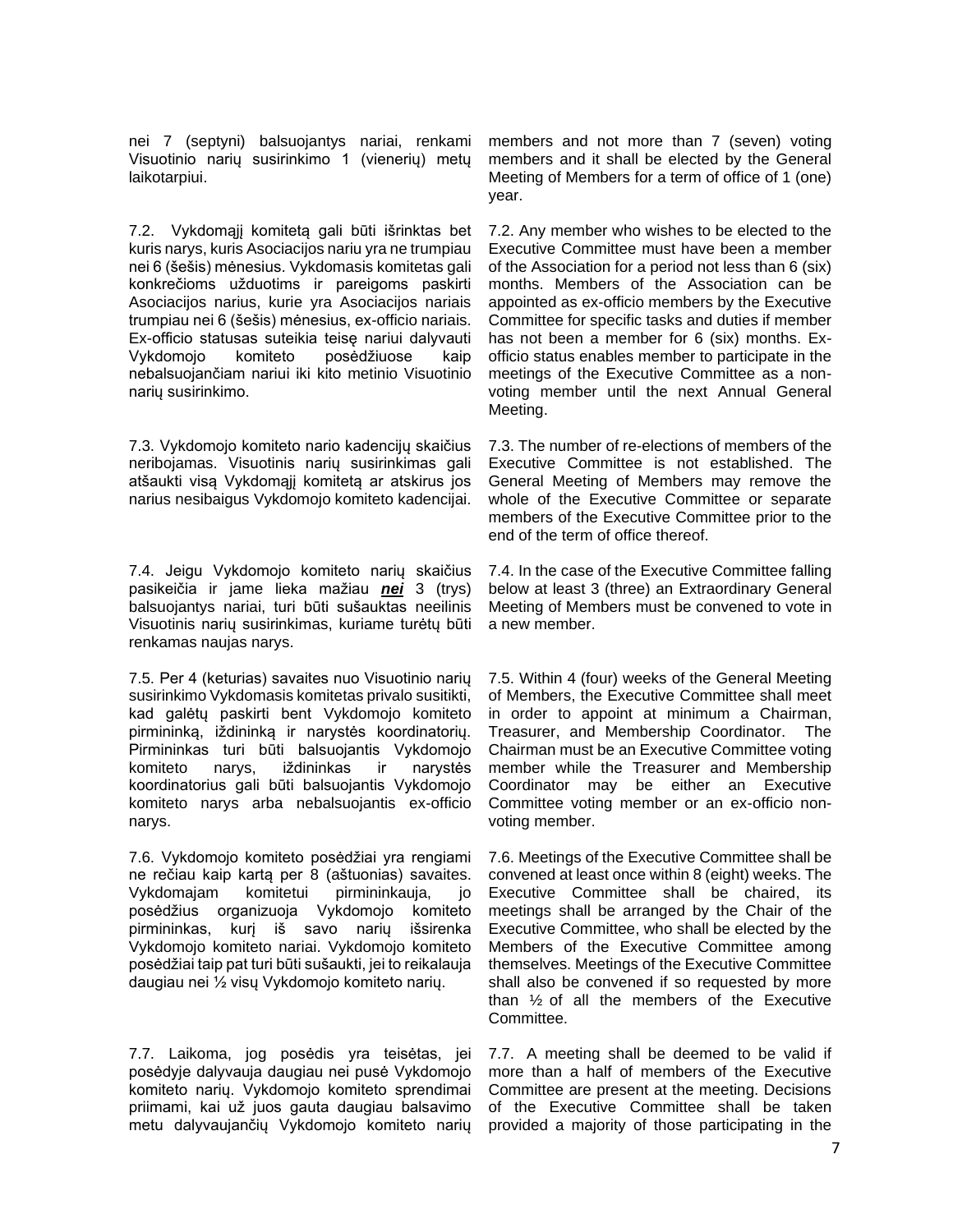balsų "už", negu "prieš" (asmenys, balsuodami susilaikę, neskaičiuojami, tai yra jie laikomi balsavimo metu nedalyvavusiais asmenimis). Balsams pasiskirsčius po lygiai Vykdomojo komiteto pirmininko balsas turi sprendžiamąjį balsą.

7.8. Asociacijos Vykdomasis komitetas:

- (i) svarsto ir tvirtina Asociacijos veiklos strategiją ir planus;
- (ii) tvirtina metinį Asociacijos biudžetą ir trumpesnių laikotarpių biudžetus, jei mano esant reikalinga;
- (iii) parengia Asociacijos veiklos ataskaitą ir pateikia ją Visuotiniam narių susirinkimui;
- (iv) priima sprendimus dėl Asociacijos filialų ir atstovybių steigimo, tvirtina jų nuostatus, priima sprendimus skirti ir atleisti Asociacijos įsteigtų filialų ir atstovybių vadovus, nutraukia filialų ir atstovybių veiklą;
- (v) tvirtina Asociacijos etatų sąrašą, nustato darbuotojų atlyginimų dydžius, priima sprendimus dėl darbuotojų įdarbinimo, atleidimo, premijavimo ar darbo sutarčių sąlygų keitimo;
- (vi) priima sprendimus dėl Asociacijos ilgalaikio turto įsigijimo, pardavimo, nuomos ar kitokio perleidimo;
- (vii) priima sprendimus dėl Asociacijos Tarptautinės Kalėdų labdaros mugės komiteto, Blossom of Hope komiteto ir kitų komitetų sudarymo ir išformavimo, skiria ir atleidžia komitetų pirmininkus ir vicepirmininkus; taip pat tvirtina komitetų veiklos reglamentus; tik Asociacijos nariai gali būti skiriami komitetų nariais;
- (viii) atstovauja Asociacijai santykiuose su trečiaisiais asmenimis bei sudaro sandorius Asociacijos vardu, priima visus kitus valdymo organų kompetencijai pagal įstatymus, šiuos Įstatus ar Visuotinio narių susirinkimo

voting vote in favour of the decisions (abstainees shall not be included into the count of the votes, i.e. they shall be deemed not present during the voting). In case of a tie of votes, the vote of the Chairman of the Executive Committee shall be decisive.

7.8. The Executive Committee of the Association shall:

- (i) consider and approve the strategy for the activities and plans of the Association;
- (ii) approve the annual and interim budgets of the Association, if it deems it necessary;
- (iii) prepare the Association's Annual Report and present it to the General Meeting of Members;
- (iv) take decisions on the establishment of the affiliates and representative offices of the Association, approve their Statutes, take decisions on the appointment and removal of the heads of the affiliates and representative offices established by the Association, dissolve the affiliates and representative offices;
- (v) approve the list of staff/positions in the association, set the remuneration of the employees, make decisions on the employment, dismissal, bonuses or change of terms of employment contracts;
- (vi) take decisions on the acquisition, sale, lease or other disposal of long-term assets of the Association;
- (vii) take decisions to form and to disband the International Christmas Charity Bazaar committee, Blossom of Hope Committee and other committees of the Association, to appoint and to remove the chairmen and vicechairmen of the committees, as well as approves the rules of procedure the committees; only a member of the Association might be appointed as a member of the committee;
- (viii) represent the Association in the relations with the third parties and conclude agreements on behalf of the Association, as well as take any other decisions assigned to the scope of the governing bodies under these Bylaws or the decisions of the General Meeting of Members. Executive committee members, as lawful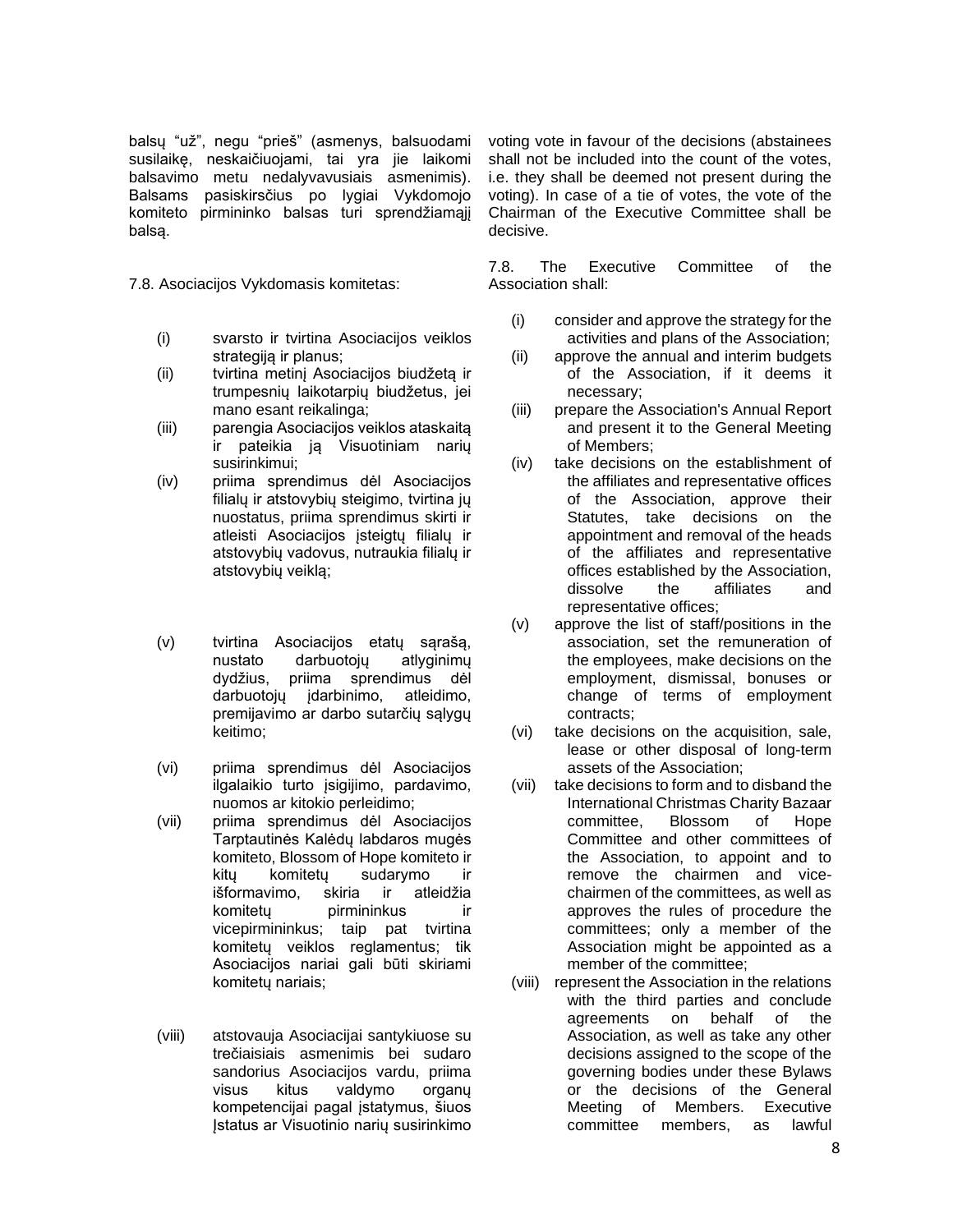sprendimus priskirtus klausimus. Santykiuose su trečiaisiais asmenimis su Asociacija susijusiais klausimais Vykdomojo komiteto nariai kaip teisėti Asociacijos atstovai privalo turėti rašytinius dokumentus ir/arba rašytinę korespondenciją, įrodančią sudarytas sutartis/sandorius dėl visų ar tam tikrų klausimų;

7.9. Vykdomojo komiteto narys gali atsistatydinti iš Vykdomojo komiteto nario pareigų pranešęs apie tai Vykdomojo komiteto pirmininkui prieš 14 (keturiolika) dienų. Vykdomojo komiteto narys, kuris yra Asociacijos narys, automatiškai netenka Vykdomojo komiteto nario įgaliojimų nuo jo išstojimo ar pašalinimo iš Asociacijos dienos.

## **8. Lėšų ir pajamų naudojimo tvarka. Veiklos kontrolė**

8.1. Asociacijos lėšos ir pajamos yra naudojamos vadovaujantis metiniu biudžetu, patvirtintu Asociacijos Vykdomojo komiteto, o taip pat laikantis taikytinų teisės aktų reikalavimų.

8.2. Asociacijos veiklą kontroliuoja revizorius, kurį 1 (vieneriems) metams skiria Visuotinis narių susirinkimas. Revizorius:

- (i) tikrina ir vertina Asociacijos veiklą ir jos atitikimą šiems Įstatams bei taikytiniems teisės aktams, Asociacijos lėšų panaudojimą;
- (ii) atlieka bet kokį kitą Asociacijos veiklos tikrinimą, jei tai jam paveda Visuotinis narių susirinkimas;
- (iii) praneša apie bet kokius neatitikimus, rastus atliekant tikrinimus.

8.3. Revizoriui už suteiktas paslaugas gali būti atlyginama. Atlyginimo dydį nustato Vykdomasis komitetas.

## **9. Asociacijos dokumentų ir kitokios informacijos pateikimo tvarka**

representatives of the Association, must have written documents and/or written correspondence proving the arranged contracts/agreements for all and any questions when dealing with all third parties concerning Association matters;

7.9. A member of the Executive Committee may resign from the Executive Committee upon 14 (fourteen) days notice to the Chairman of the Executive Committee. A member of the Executive Committee who is a member of the Association shall automatically lose the powers and authority of a member of the Executive Committee upon his/her withdrawal or expulsion from the Association.

## **8. Procedure for application of funds and revenues. Control over the activities**

8.1. The funds and revenues of the Association shall be used in accordance with the annual budget, approved by the Executive Committee of the Association, as well as in accordance with the requirements of applicable legal regulations.

8.2. The activities of the Association shall be controlled by revisor, to be appointed for a term of 1 (one) year by a General Meeting of Members. The revisor:

- (i) shall inspect and evaluate the activities of the Association, as well as its compliance with these Bylaws and applicable legal regulations, the application of the funds by the Association;
- (ii) shall carry out any other inspection of the activities of the Association, if so delegated by a General Meeting of Members;
- (iii) shall report on any deviations found during the inspections.

8.3. The revisor may be remunerated for the services provided. An Executive Committee shall set the amount of the remuneration payable to the revisor.

## **9. Procedure for access to documents and other information**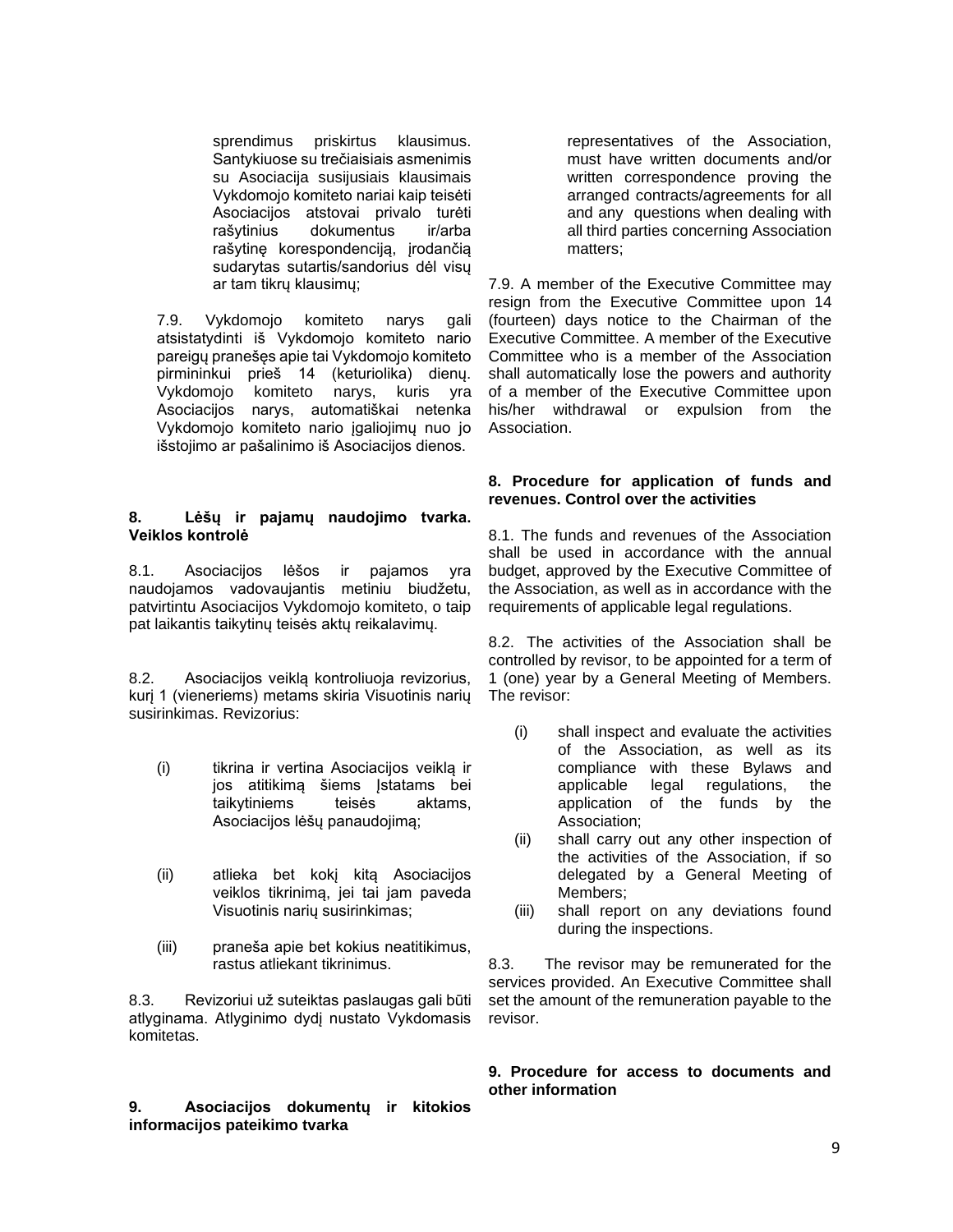9.1. Nariui raštu pareikalavus, Asociacija ne vėliau kaip per 10 (dešimt) dienų nuo reikalavimo gavimo dienos privalo sudaryti nariui galimybę susipažinti su visais Asociacijos dokumentais ir (ar) pateikti jų kopijas.

### **10. Pranešimų ir skelbimų skelbimo tvarka**

10.1. Kai to reikalauja taikytini Lietuvos Respublikos įstatymai ir šie Įstatai, vieši Asociacijos pranešimai ir skelbimai yra skelbiami juridinių asmenų registro tvarkytojo leidžiamame elektroniniame leidinyje viešiems pranešimams skelbti.

10.2. Asociacijos organų sprendimai ir pranešimai, kita reikalinga informacija išsiunčiama nariams elektroniniu paštu. Su visa informacija nariai turi galimybę susipažinti Asociacijos buveinėje iš anksto suderintu laiku.

## **11. Asociacijos Įstatų keitimo tvarka**

11.1. Asociacijos Įstatai yra keičiami Visuotinio narių susirinkimo sprendimu, priimamu 2/3 Asociacijos narių, dalyvaujančių susirinkime, balsų dauguma. Pakeistieji Įstatai įsigalioja nuo jų įregistravimo Juridinių asmenų registre.

## **12. Asociacijos buveinės keitimo tvarka**

12.1. Asociacijos buveinė keičiama Vykdomojo komiteto sprendimu.

### **13. Asociacijos filialai ir atstovybės**

13.1. Sprendimus steigti Asociacijos filialus ar atstovybes arba nutraukti jų veiklą priima Vykdomasis komitetas Įstatų 7.7 punkte nustatyta tvarka. Vykdomasis komitetas taip pat skiria ir atšaukia filialų ir atstovybių vadovus, svarsto ir tvirtina filialų ir atstovybių nuostatus.

9.1. Upon a relevant written request of a member, the Association must, no later than within 10 (ten) days as of the date of receipt of the request make it possible for the member to familiarize himself/herself with any and all documents of the Association and (or) provide copies thereof.

### **10. Procedure for announcement and public notice**

10.1. In cases where so required by applicable laws of the Republic of Lithuania and these Bylaws, public announcements and notice shall be published in the electronic publication of the register of legal entities designated for public announcements.

10.2. The decisions and announcements of the Association bodies, other relevant information shall be provided to the members by e-mail. The member can familiarize himself/herself with all the information at the registered office of the Association at a time agreed in advance.

### **11. Procedure for amendment to the Bylaws of the Association**

11.1. The Bylaws of the Association shall be amended by a relevant decision of a General Meeting of Members, taken by a 2/3 majority vote of the members of the Association present at the meeting. The amended Bylaws shall take effect upon their registration with the Register of Legal Persons.

### **12. Procedure for changing the registered office of the Association**

12.1. The address of the registered office of the Association shall be changed by the decision of the Executive Committee.

### **13. Affiliates and representative offices of the Association**

13.1. The Executive Committee shall make decisions to establish or dissolve the affiliates or representative offices of the Association pursuant to the procedure under Clause 7.7. of these Bylaws. The Executive Committee shall also appoint and remove heads of the affiliates and